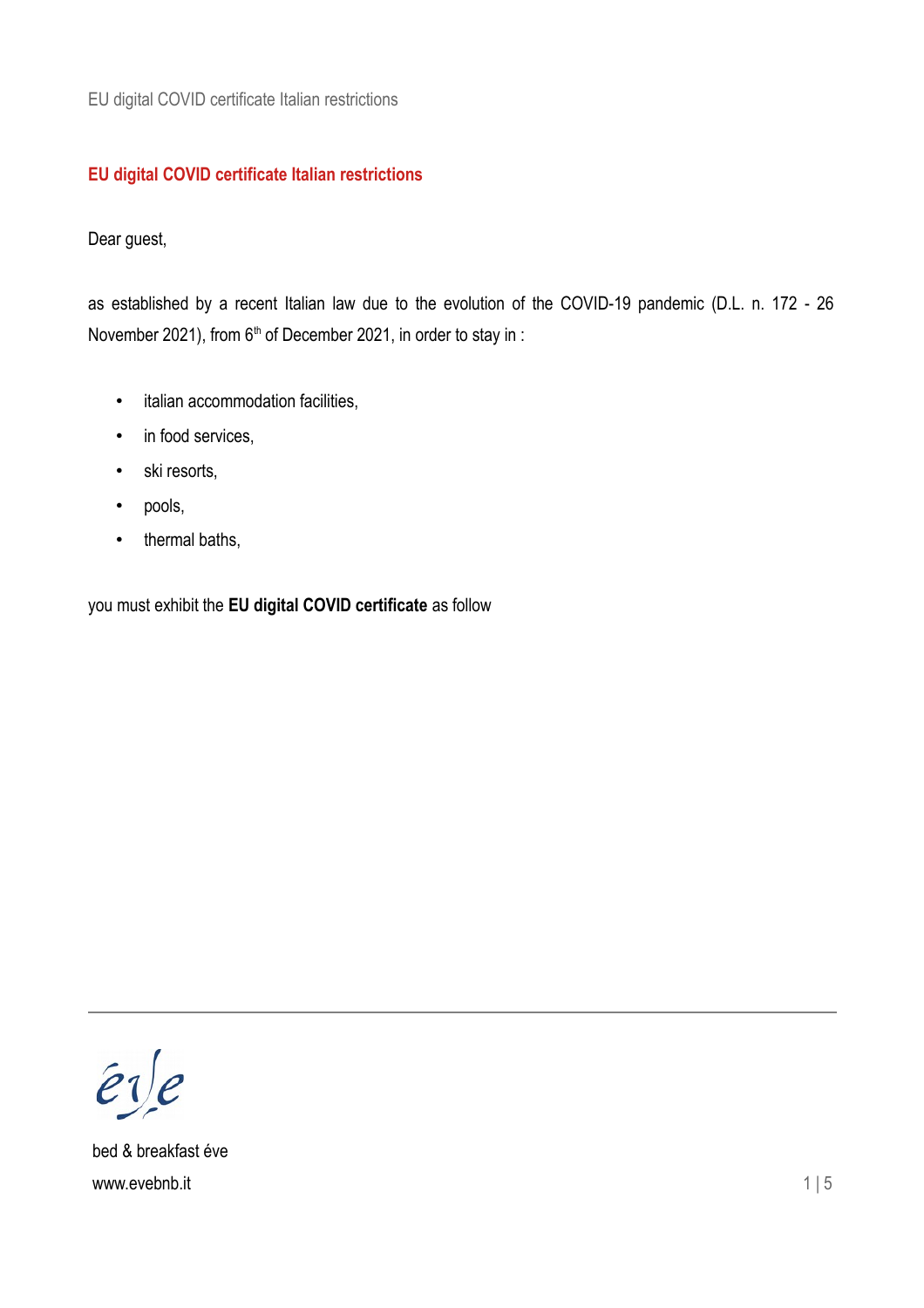|                  |                                     |                       | $\overline{2}$                                 |                       |               |
|------------------|-------------------------------------|-----------------------|------------------------------------------------|-----------------------|---------------|
| where            | accomodation facilities             | ski resorts           | food services                                  |                       | ski resorts   |
|                  |                                     | pools                 |                                                |                       | pools         |
|                  |                                     | thermal baths         |                                                |                       | thermal baths |
|                  | everywhere                          | white or yellow zones | white zones                                    | yellow, orange or red |               |
|                  |                                     |                       |                                                | <b>zones</b>          | orange zones  |
|                  |                                     |                       | from                                           | everywhere            | everywhere    |
|                  |                                     |                       | 6 <sup>th</sup> of December 2021               |                       |               |
|                  |                                     |                       | to                                             |                       |               |
|                  |                                     |                       | 15th of January 2022                           |                       |               |
|                  | <b>EU Digital COVID Certificate</b> |                       | <b>Reinforced EU Digital COVID Certificate</b> |                       |               |
| you must exhibit | in Italy also called                |                       | in Italy also called                           |                       |               |
|                  | ' GREEN PASS BASE '                 |                       | <b>'SUPER GREEN PASS'</b>                      |                       |               |

 $er/e$ 

bed & breakfast éve www.evebnb.it  $2 \mid 5$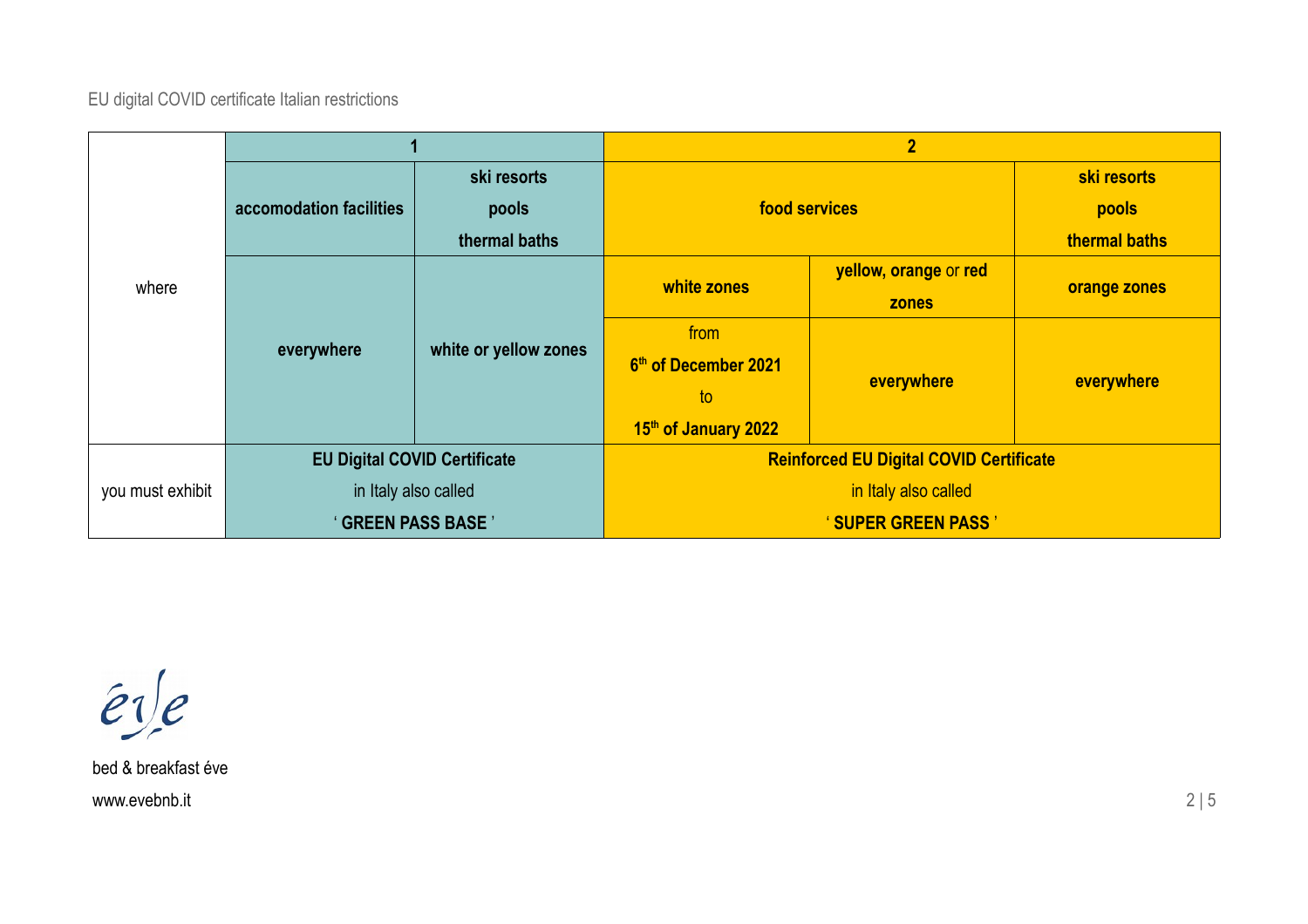1 - an **EU Digital COVID Certificate** is a digital proof that a person has either …

- been vaccinated against COVID-19 or ...
- received a negative test result or ...
- recovered from COVID-19

2 – a **Reinforced EU Digital COVID Certificate** | ' **SUPER GREEN PASS**' is a digital proof that a person

- has been vaccinated against COVID-19 or ...
- recovered from COVID-19

## **accomodation facilities restrictions**

**If you will not exhibit your EU Digital COVID Certificate**, therefore, **we will not be able to accommodate you** at our B&B.

' GREEN PASS BASE ' or ' SUPER GREEN PASS 'are required, also according to the colour of Italian region established by the Italian State depending on the level of local contagions measured.

# **food services restrictions**

We would like to remind you in particular that, in the period between 6 December 2021 and 15 January 2022, in order to have access to restaurant services, even in the white zones, it will be necessary to exhibit your Reinforced EU Digital COVID Certificate also called ' SUPER GREEN PASS' (you have to be vaccinated or

bed & breakfast éve www.evebnb.it 3 | 5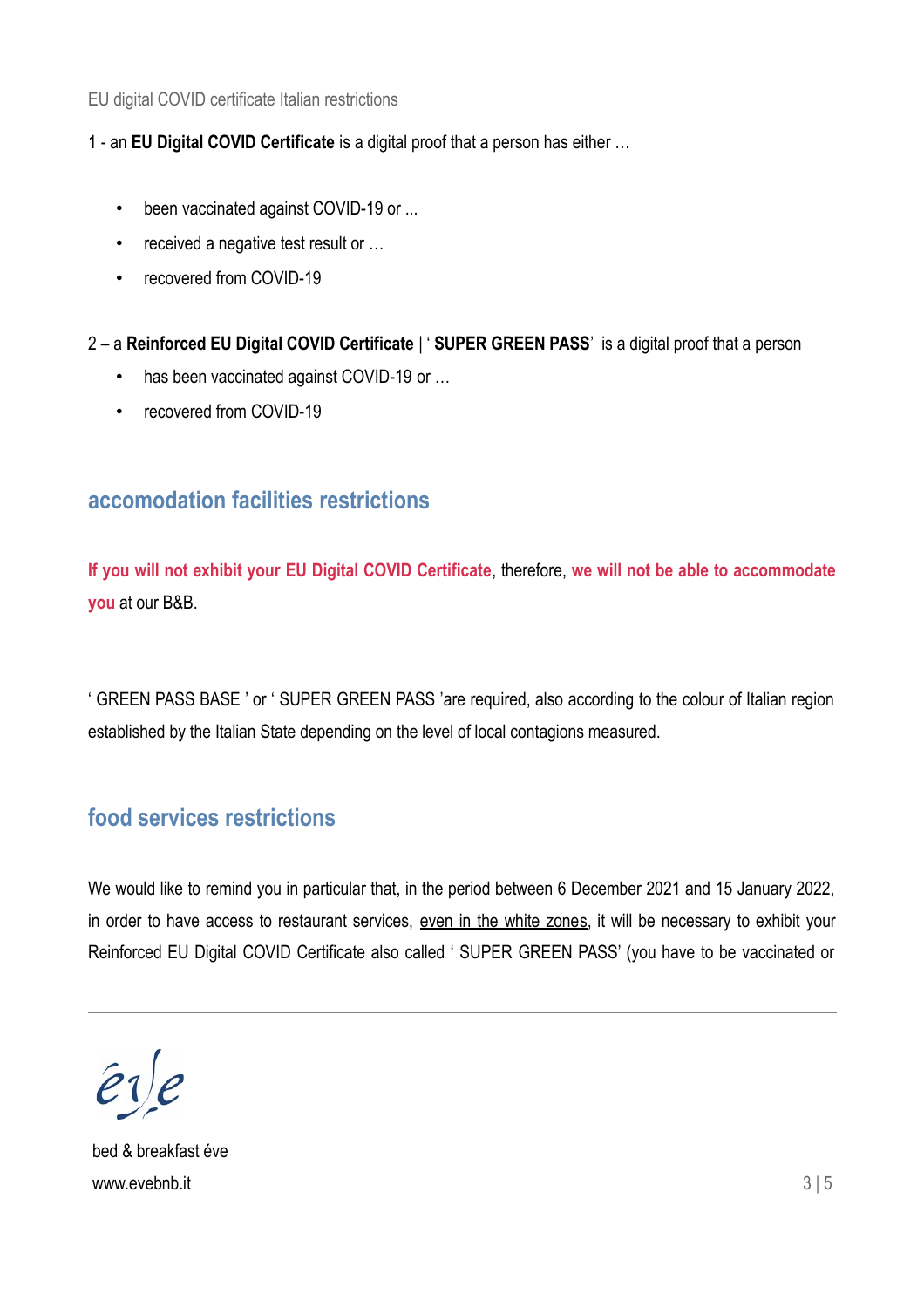recovered) and that, since our structure is a B&B, **it's not possible for us to admit main meals (other than breakfast) inside the rooms**.

Therefore, if you haven't a Reinforced EU Digital COVID Certificate also called ' SUPER GREEN PASS' (if you are not vaccinated or recovered), we strongly recommend you to consider in advance and very carefully the possible alternatives to have lunch and dinner out of room that are not many in winter season.

### **young people restrictions**

The EU Digital COVID certificate is required only for people over the age of 12 so there aren't any restriction for people under 12.

## **why do I have to be vaccinated ?**

The above Italian restrictions are designed

- to make **your stay safer** and ...
- to **counteract the proliferation of the virus** in Italy but also in your country.

Please feel free to contact us for any further information.

 $\hat{e}$ i $\hat{e}$ 

bed & breakfast éve www.evebnb.it 4 | 5